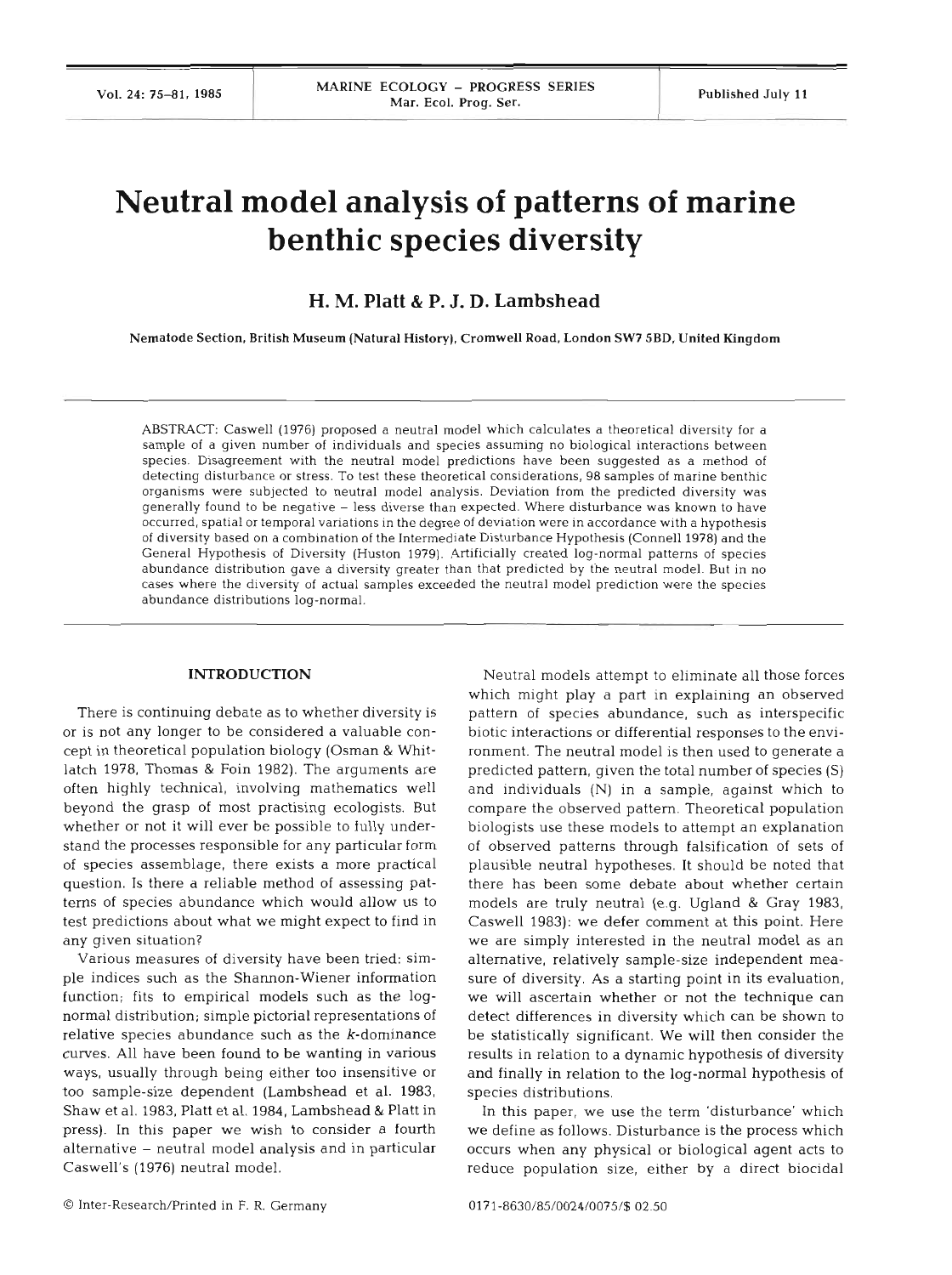action or by some indirect effect on population growth rates. It is important to note that we are only considering non-selective disturbance. The effects of selective disturbance (such as selective predation) will be situation-specific and hence effectively unpredictable by any general theory.

#### **MATERIALS AND METHODS**

*Neutral model analysis.* We used the neutral model computer program adapted by Caswell (1976) from the genetic model developed by Ewens (1972). The program calculates the observed diversity (H') of the assemblage and a theoretical diversity (EH') for a sample with the same N and S. From this, a deviation statistic (V). is calculated by subtracting EH' from H' and dividing by the standard deviation of EH'. When  $V = 0$ , the sample is deemed to have been derived from a 'neutral' assemblage. Where V is greater or less than 0, the assemblage is not neutral: positive values result from excess equitability, negative values from excess dominance. So where hereafter we refer to samples being 'more diverse' or 'less diverse' than other samples we mean with reference to this theoretical diversity, EH', and not to absolute values.

One of the problems with the neutral model is purely computational: because of the iterative nature of the program, and despite using exceptionally powerful main-frame computers, we were unable to run some of the samples. This occurred in our case where N was greater than about 9,000. There are also major problems with attempting to artificially reduce data for this type of analysis: we refrained therefore from doing so.

*Data sets used.* The following 103 data sets were analysed. All the biological samples were good nonamalgamated data where we were reasonably confident that the circumscribed organisms had been exhaustively identified to species.

(1) 16 marine nematode samples from various clean and sewage-contaminated intertidal fine sand beaches, collected contemporaneously from the Clyde Sea area, Scotland (Lambshead 1983). Samples were collected from the low tide mark at 6 different locations specifically chosen to be as similar as possible in terms of the environmental parameters. Hereafter these samples are referred to as the 'Clyde nematodes'.

(2) 36 marine nematode samples from an intertidal sandflat in Strangford Lough, Northern Ireland. The samples were collected at monthly intervals from high, mid and low tide stations located on a single transect (Platt 1977). Hereafter these samples are referred to as the the 'Strangford nematodes'.

(3) 16 subtidal macrobenthos samples from stations in Loch Eil (Sta. 2) and Loch Linnhe (Sta. 34), Scotland,

collected annually from 1963 to 1973 (Pearson 1975). Both stations were about equidistant from the point of discharge from a pulp mill, which began discharging in 1966, peaked in 1970 and reduced in subsequent years. Hereafter these samples are referred to as the 'macrofauna'.

(4) 30 deep-sea foraminiferan samples from 6 cores taken contemporaneously at 1,320 m depth in the Porcupine Seabight, collected with the Scottish Marine Biological Association's multiple corer, subsampled with 3.5 cm cross-sectional area syringe to a depth of 5 cm and sectioned at 1 cm depth intervals (unpubl. data from Dr. **A.** Gooday). Hereafter these samples are referred to as the 'foraminiferans'.

*(5)* 5 computer-generated sets of artificial data. Two were designed to have a log-normal distribution, 1 a log-series and 2 based on a log-series but where dominance was subsequently increased.

#### **RESULTS**

Table 1 shows the V-statistics for the Clyde nematodes from the clean (Sta. 1 to 3) and contaminated (Sta. 4 to 6) locations. V was  $<$  0 except in 2 of the Sta. 4 samples.

Table 1. Neutral model V-statistics for marine nematode assemblages from various low **tide** stations in the Clyde estuary (from Lambshead 1983)

|  | 1A 1B 1C 2A 2B 2C 3                               |  |  |  | Mean    |
|--|---------------------------------------------------|--|--|--|---------|
|  | $-1.05 - 1.28 - 0.65 - 2.45 - 1.00 - 1.42 - 0.52$ |  |  |  | $-1.20$ |
|  |                                                   |  |  |  |         |
|  | Contamined samples                                |  |  |  |         |

Table 2 shows the V-statistics for the Strangford nematodes. Total nematode numbers at the mid and low tide stations showed no particular seasonal trend. However, at the high tide station (Fig. 1) there was a clear population increase in May/June followed by a drastic reduction in July and a subsequent return to the overwintering level. This was reflected in the V-statistics, as will be discussed below.

Table 3 shows the V-statistics for the macrofauna: absence of data is due to huge sample sizes.

Table 4 shows the V-statistics for the foraminiferans. The samples were extremely rich in species, with a mean S and N for the 0 to 1 cm layer of 91 and 350 respectively.

Table 5 shows the V-statistics for the artificial data,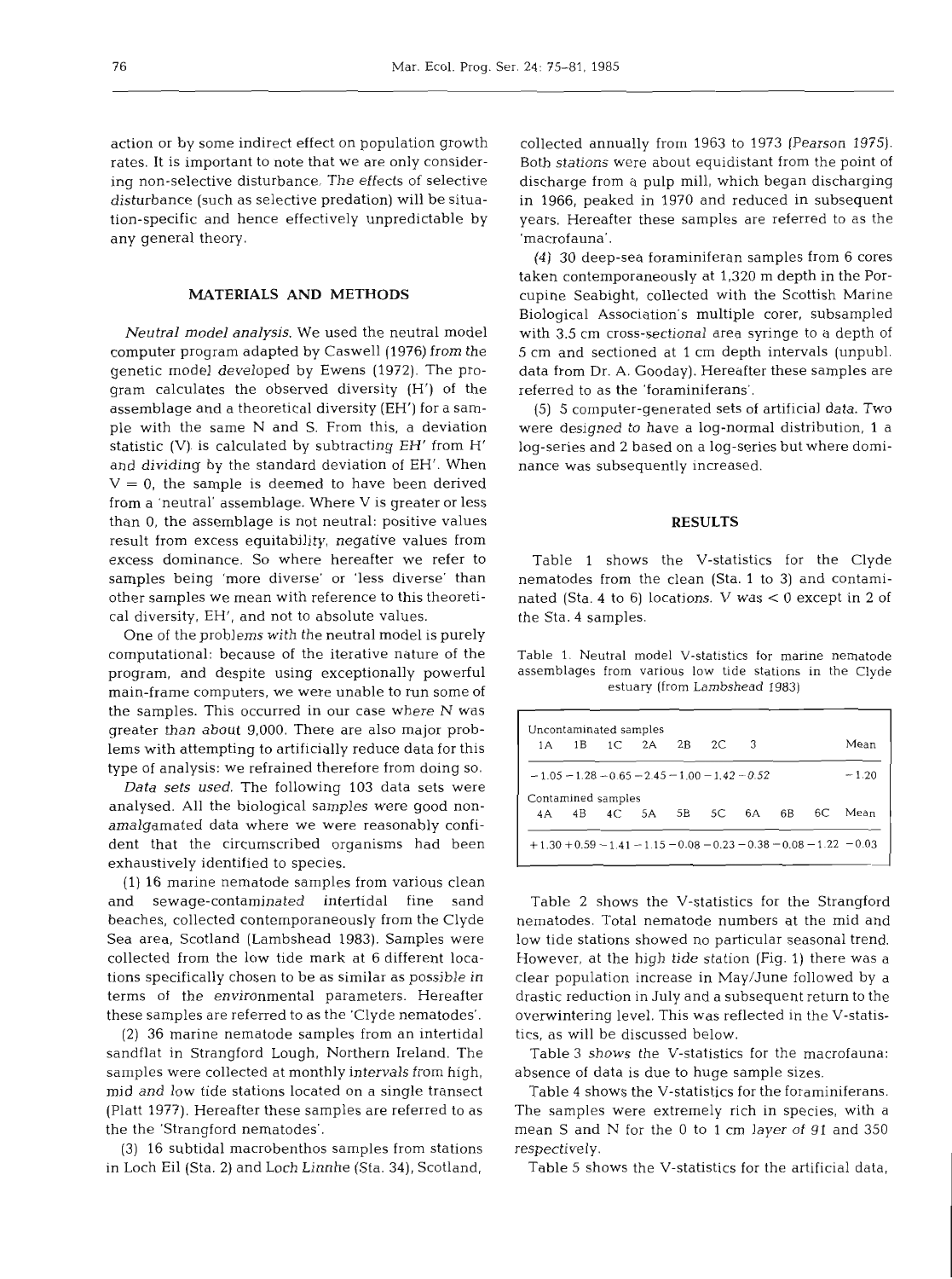Table 2. Neutral model V-statistics for marine nematod assemblages sampled monthly at high, mid and low tide on a sandflat in Strangford Lough, Northern Ireland (from Platt 1977)

| High tide | Mid tide | Low tide |
|-----------|----------|----------|
| $-4.16$   | $+0.23$  | $-0.59$  |
| $-1.01$   | $+0.75$  | $+0.08$  |
| $-0.64$   | $-0.57$  | $-0.07$  |
| $-1.56$   | $-0.06$  | $-0.57$  |
| $-0.70$   | $+0.62$  | $-1.22$  |
| $-0.77$   | $-1.18$  | $+0.64$  |
| $-4.18$   | $+0.15$  | $-2.12$  |
| $+0.26$   | $+0.20$  | $-0.32$  |
| $-1.64$   | $+0.06$  | $+0.80$  |
| $-1.47$   | $-2.00$  | $-0.65$  |
| $-2.02$   | $-0.14$  | $-1.34$  |
| $-5.60$   | $-1.46$  | $+0.30$  |
| $-1.96$   | $-0.28$  | $-0.42$  |
|           |          |          |



Fig. 1 Nematode population density per month at the high tide station in Strangford Lough, Northern Ireland (from Platt 1977)

Table **3.** Neutral model V-statistics for macrobenthic data from Loch Eil (Sta. 2) and Loch Linnhe (Sta. **34)** (from Pearson 1975). Contamination from a pulp mill began in 1966 and peaked in 1970

| Year | Sta.2   | Sta. 34 |
|------|---------|---------|
| 1963 | $+0.78$ | $-1.63$ |
| 1964 | $+2.65$ | $-0.50$ |
| 1965 | $+0.67$ | $+0.79$ |
| 1966 |         | $+1.95$ |
| 1967 | $-0.32$ | $+0.30$ |
| 1968 | $-1.35$ | $-2.63$ |
| 1969 | $-2.61$ | $-0.80$ |
| 1970 |         | $-1.35$ |
| 1971 |         |         |
| 1972 | $+0.40$ |         |
| 1973 |         | $+0.13$ |

Table 4. Neutral model V-statistics for deep-sea foraminiferans from the Porcupine Seabight, North Atlantic. Six 5 cm deep cores (A-F) sectioned at 1 cm intervals

| - cm | Depth A B C D E F Mean                                                                                                                                                                                                                                                                                                 |  |  |  |
|------|------------------------------------------------------------------------------------------------------------------------------------------------------------------------------------------------------------------------------------------------------------------------------------------------------------------------|--|--|--|
|      | 0 to 1 $-3.33$ $-3.13$ $-2.62$ $-2.89$ $-2.68$ $-4.37$ $-3.17$<br>$1 \text{ to } 2$ -2.85 -2.63 -2.09 -0.67 -2.68 -1.03 -1.99<br>2 to 3 0.00 0.00 $-0.65$ $-1.13$ $-1.50$ $-0.13$ $-0.57$<br>$3 \text{ to } 4$ - 1.36 + 0.83 - 1.53 - 1.95 + 0.33 - 0.41 - 0.68<br>4 to 5 $-0.43 -1.27 +0.31$ 0.00 $-1.89 -1.37 -0.78$ |  |  |  |

Table **5.** Neutral model V-statistics for 5 sets of artificial data. Sets 1 and 2 had a log-normal distribution of species abu dances (with increased dominance in Set **2),** Set **3** was a logseries and Sets 4 and 5 were based on the log-series but had a enhanced dominance. N: total number of individuals; S: total number of species; d: abundance of commonest species as a percentage of total sample

| Set |         | N   | S  |      |
|-----|---------|-----|----|------|
|     | $+2.34$ | 255 | 24 | 12.6 |
| 2   | $+1.06$ | 220 | 24 | 28.6 |
| 3   | $+0.05$ | 285 | 23 | 28.8 |
| 4   | $-1.09$ | 367 | 23 | 44.7 |
| 5   | $-1.50$ | 400 | 23 | 49.3 |

all of which had about the same S and N but where the percent abundance of the most common species was varied.

#### **DISCUSSION**

#### The neutral mode

The appropriate null hypothesis to begin with is that disturbance of natural species assemblages will have no effect on the relative numbers of species as measured by the Caswell neutral model. Let us look at the various data sets to see if this is falsifiable, beginning first with the 'spatial data' (Clyde and Strangford nematodes; foraminiferans) and then the 'temporal data' (Strangford nematodes; macrofauna).

The V-statistics of the Clyde nematodes vary between  $-2.45$  and  $+1.30$ , although only 2 are positive. But the mean of the clean samples  $(-1.20)$  is significantly different from that of the sewage contaminated samples  $(-0.30)$  at P = 0.05. We can find no factor other than the pollution that can explain this result. So we could conclude that the clean assemblages are significantly less diverse than those of contaminated sites.

The mean V-statistics of the mid and low tide Strangford nematodes  $(-0.28$  and  $-0.42)$  are not significantly different but both are significantly different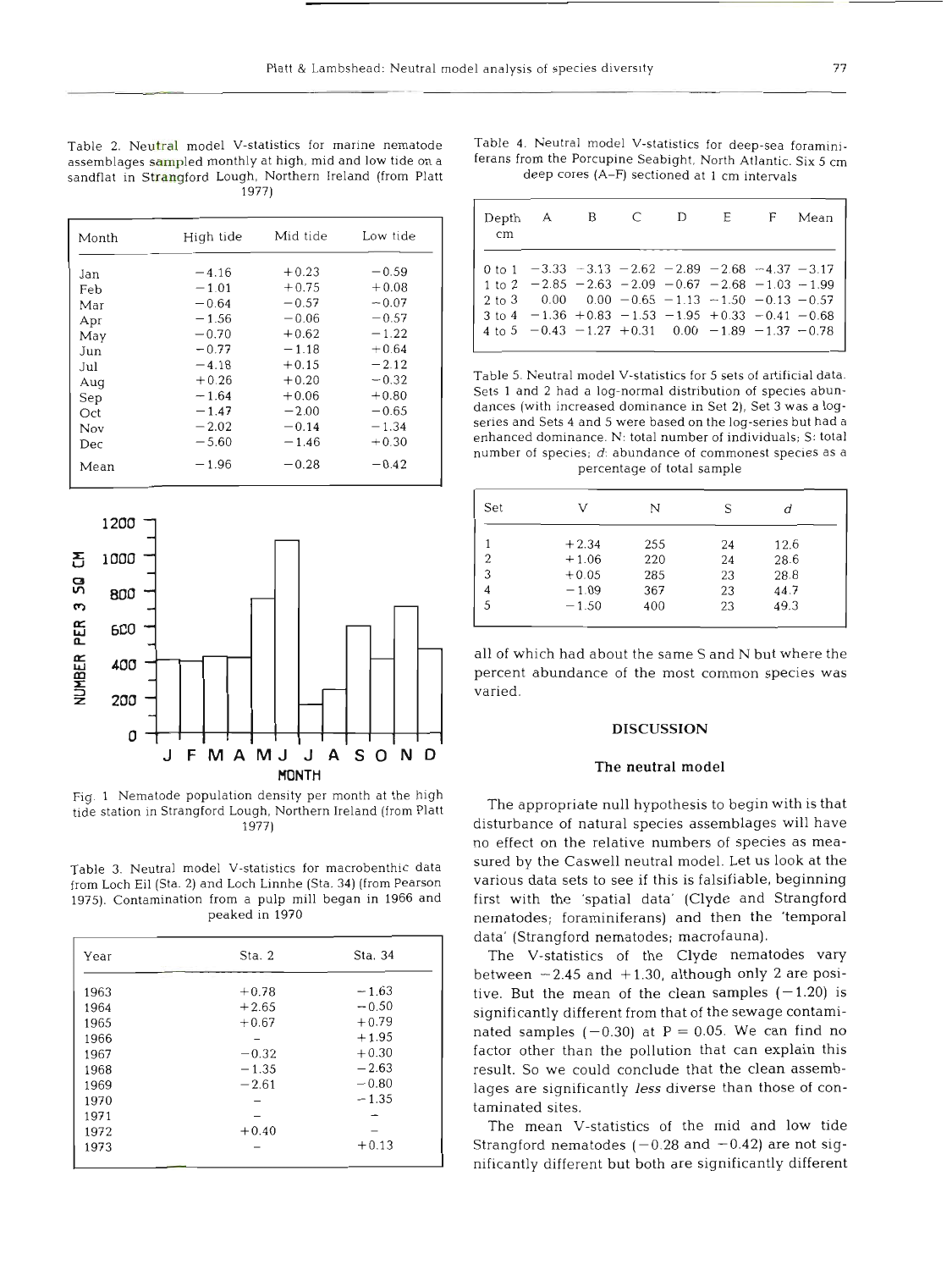available to the scientific community. Also, fashion in the manipulation or interpretation of data may change but the raw data will remain. Second, we have made no mention yet about how the V-statistic compares as a diversity or equitability measure with other approaches in order to justify the investment in computer time, nor have we discussed the point about the neutral model being relatively sample-size independent. We wish to reserve these points for another paper on the neutral model we have in preparation.

# The log-normal hypothesis methods of  $\Box$

There is a hypothesis that the species abundance<br>stribution patterns of undisturbed assemblages of<br>ganisms fit the statistical model known as the log-<br>ormal (Gray 1981). We had hoped that we had effec-<br>galv falsified this distribution patterns of undisturbed assemblages of  $\mathbb{E}$  69 organisms fit the statistical model known as the lognormal (Gray 1981). We had hoped that we had effectively falsified this hypothesis (Shaw et al. 1983, Lambshead & Platt in press) but publications containing ecological analyses based on this hypothesis continue to appear. Since the neutral model provides a method of searching for possible log-normal distributions we would like to make the following observations.

We interrogated the neutral model with several artificially created data sets. Of course, a log-series gave a ncially created data sets. Of course, a log-series gave a<br>V-statistic close to zero (Table 5, data-set 3). When we



ng. 3. Evg-dansionned species abdidance data of the cryde<br>nematodes from the stations listed in Table 1. The x-axis is Strangford nematodes are in Lambshead & Platt (in<br>x2 geometric class and the v-axis is number of specie **X2** geometric class and the y-axis is number of species;



Fig. 4. Log-transformed species abundance data of macrofauna from Sta. 2 for the years listed in Table **3.** Axes as in Fig. **3** 

artificially altered data based on a log-series to enhance the dominance, V shifted negatively; the greater the dominance the more negative the value (Table 5, data-sets 4 & 5). However, log-normal distributions always gave a positive value provided they <sup>W</sup>were not over-dominated by a few species. The lower the dominance the more positive the V (Table 5, data-

An analysis of the explanation for the formation of log-normal distributions indicates that they are most likely to occur in a post-disturbance situation where there has been unrestricted growth (Lambshead & Platt in press) and where diversity is increased (between points D and E in Fig. **2).** We therefore looked for appropriate instances in our data, such as the Strangford nematode high tide August value (Table **2),** the Clyde nematodes at Sta. 4A and 4B (Table 1) and the macrobenthos Sta. **2** values (Table 3). In no cases were GEOMETRIC CLASS the log-transformed species abundance curves demon-<br>Fig. 3. Log-transformed species abundance data of the Clyde strably log-normal. The appropriate curves for the absolute values irrelevant  $\qquad \qquad \text{those}$  are shown in Fig. 3 & 4 respectively.